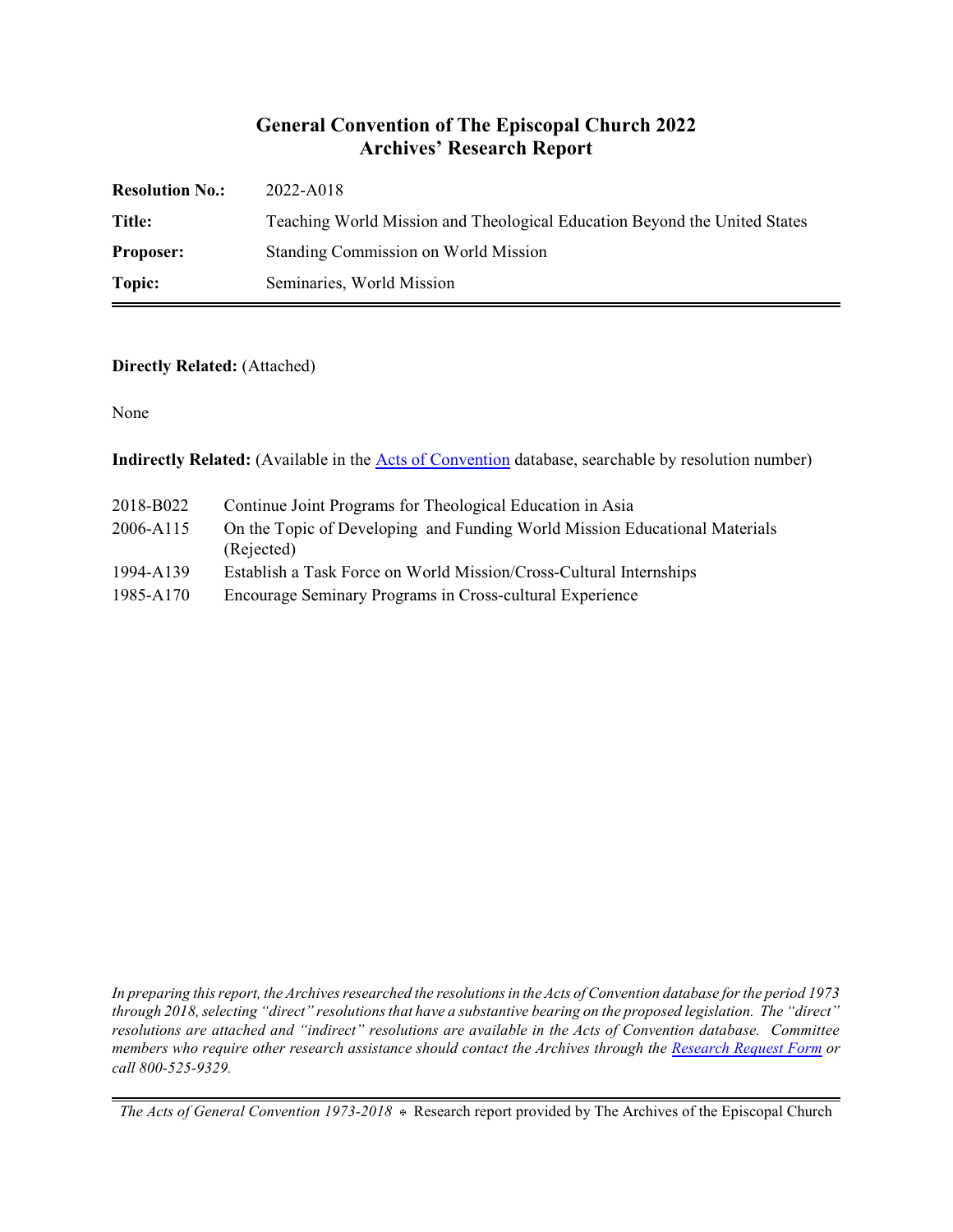# **A018 - Teaching World Mission and Theological Education Beyond the United States**

### **Final Status:** Not Yet Finalized

**Proposed by:** Standing Commission on World Mission **Requests New Interim Body**: No **Amends C&C or Rules of Order**: No **Has Budget Implications**: No **Cost**: **HiA:** HB **Legislative Committee Currently Assigned**: 05 - World Mission **Completion Status:** Incomplete **Latest House Action:** N/A **Supporting Documents:** No

## **Resolution Text**

*Resolved*, the House of \_\_\_\_\_\_\_\_\_\_\_\_\_\_\_\_ concurring,

That the 80th General Convention, urge all seminaries and programs of formation to include world mission as a core part of their curriculum; and be it further

*Resolved,* That the General Convention recognize with appreciation offerings of Episcopal seminaries and other institutions of formation that reach beyond the United States, and urge these seminaries and other institutions to further collaborate with dioceses and jurisdictions outside the United States in developing their online course offerings to provide accessibility of courses and materials to those outside the United States, and take into consideration: cost, timing (if online discussion is required), languages, and certification, with an emphasis on Anglican studies; and be it further

*Resolved,* That the General Convention task the Standing Commission on World Mission with convening and leading a group composed of members of the Standing Commission, representatives of seminaries in the United States and of seminaries and diocesan programs outside the United States to collaborate and promote development of such courses.

# **Explanation**